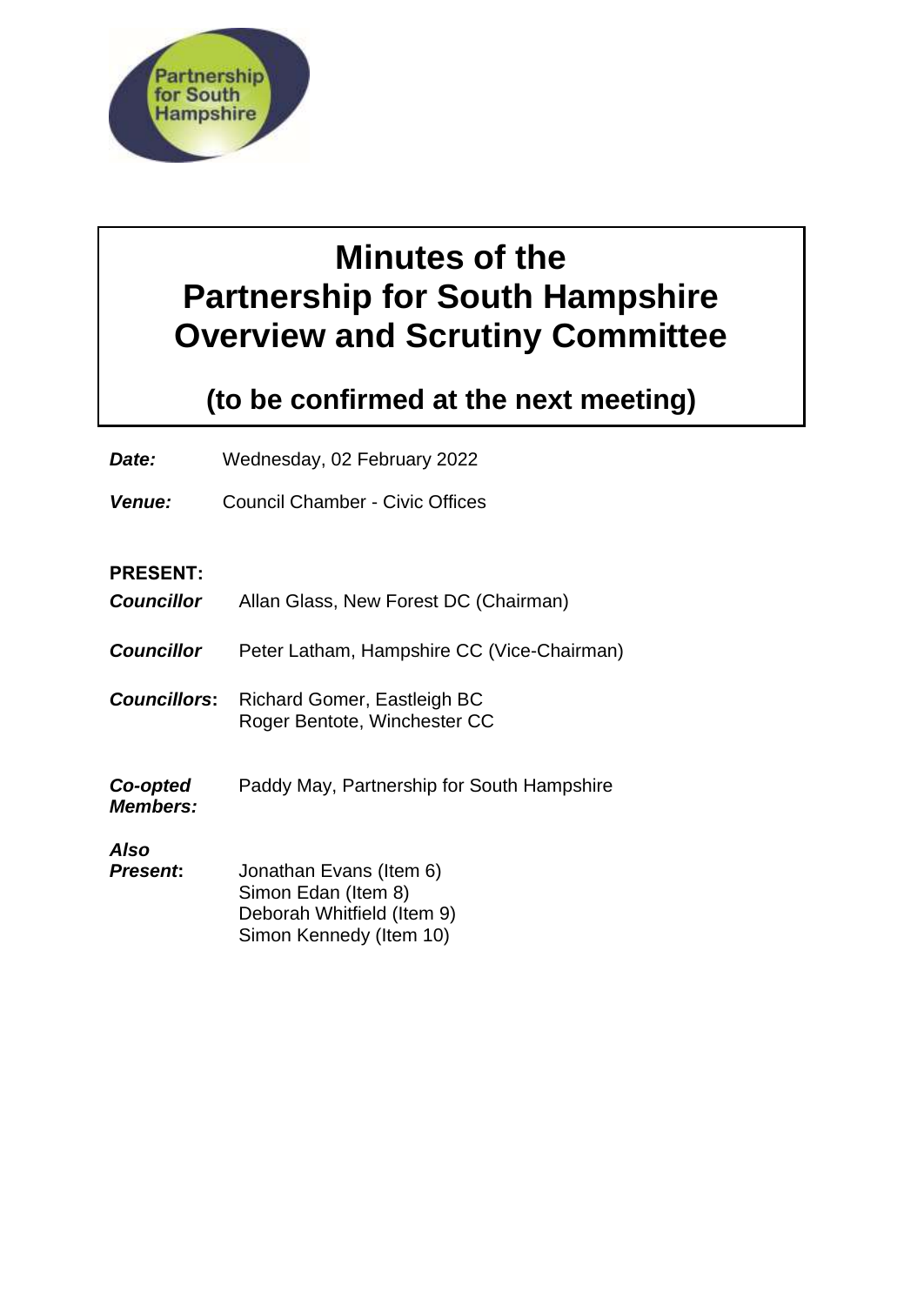#### **1. APOLOGIES FOR ABSENCE AND CHANGES TO THE OVERVIEW AND SCRUTINY COMMITTEE MEMBERSHIP**

Apologies of absence were received from Councillors Malcolm Johnson from East Hants DC, Satvir Kaur from Southampton CC, Elizabeth Lloyd from Havant DC, Malcolm Daniells from Fareham BC and Judith Smyth from Portsmouth CC.

# **2. MINUTES**

RESOLVED that the Minutes of the PfSH Overview and Scrutiny Committee meeting held on the 11 October 2021, be signed and confirmed as a correct record.

#### **3. CHAIRMAN'S ANNOUNCEMENTS**

There were no Chairman's announcements made at this meeting.

#### **4. DECLARATIONS OF INTEREST**

There were no interests made at this meeting.

#### **5. DEPUTATIONS**

There were no deputations made at this meeting.

#### **6. PFSH BUDGET MONITORING 2021/22 AND PROPOSED BUDGET 2022/23 REPORT**

*At the agreement of the Chairman this item was moved forward on the agenda.*

The Overview and Scrutiny Committee received a report by John Harrison, Executive Director for Finance and Commercialisation at Southampton City Council which updated the Committee on progress to date against the approved budget, including a forecast outturn for the current financial year. The report also set out the proposed revenue budget for 2022/23.

RESOLVED that the Overview & Scrutiny Committee:-

- a) NOTES the content of this report;
- b) NOTES that the Joint Committee will be asked to:
	- i. NOTE the budget monitoring position for 2021/22, as set out in the report;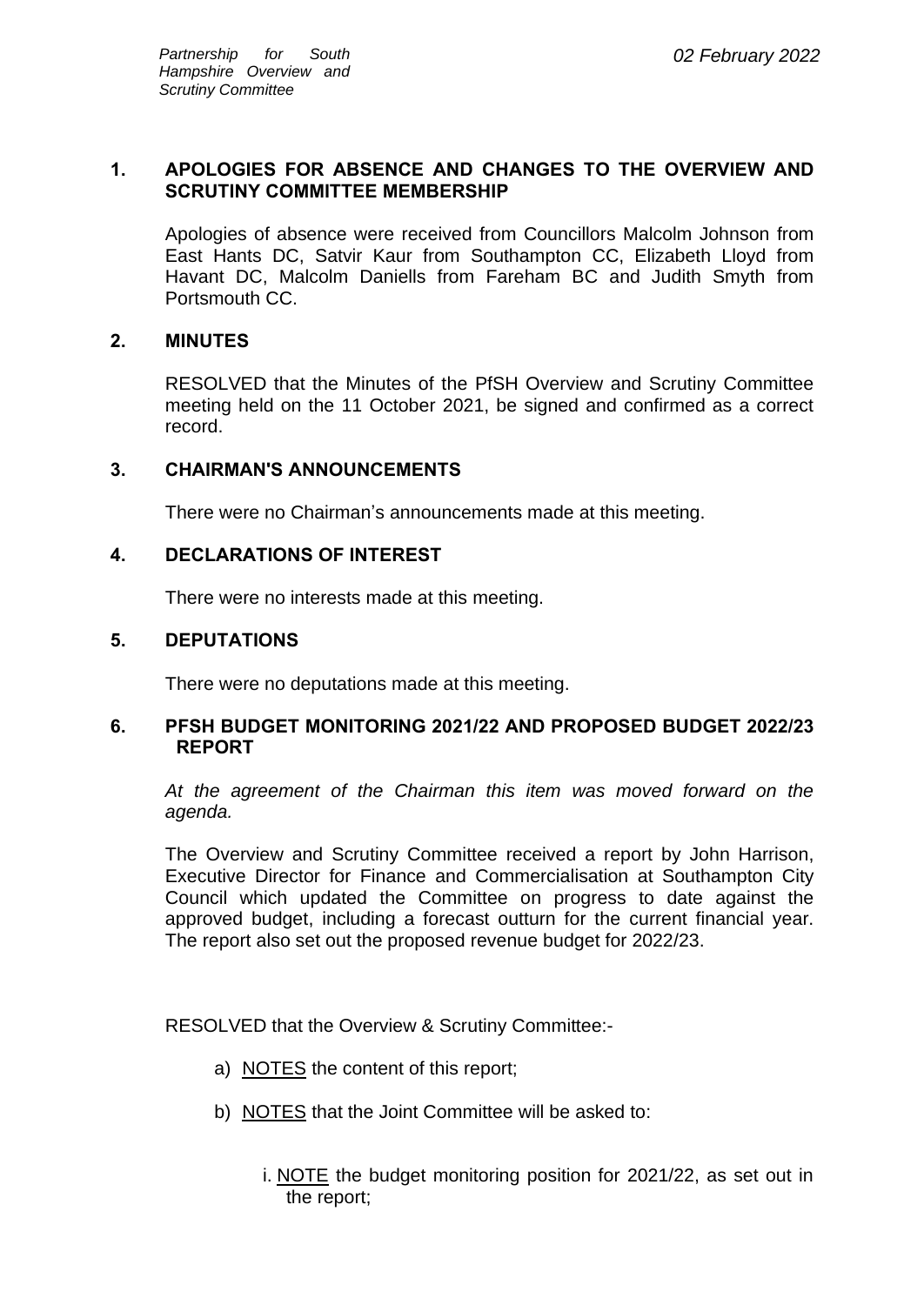- ii. NOTE that the forecast outturn from the 2021/22 budgets is provisional and may be subject to change in the final outturn budget report;
- iii. APPROVE the proposed revenue budget for 2022/23, as set out in the report;
- iv. APPROVE the partner contributions for 2022/23 as show on table 5; and
- (c) CONSIDERED any comments to be passed to the Joint Committee for consideration.

# **7. PFSH MANAGER'S REPORT**

The Overview and Scrutiny Committee received a report from the PfSH Coordinator, Paddy May, on items of PfSH business which are significant but do not justify a full report, which will be brought to the Joint Committee for decision or for information.

RESOLVED that the Overview and Scrutiny Committee: -

- a) NOTES the contents of the PfSH Co-ordinator's Report;
- a) NOTES that Joint Committee will be asked to note the matters for information outlined in part B of this report; and
- b) CONSIDERED any comments to pass to the Joint Committee for their consideration.

The Chairman requested that it be noted that thanks be passed to Paddy May for all of his help and extra work Paddy had undertaken in respect of the letter sent to Solent Transport on 03 December 2021.

# **8. GREENPRINT FOR SOUTH HAMPSHIRE**

The Overview and Scrutiny Committee received an update in respect of the Greenprint for South Hampshire which updated members on the conclusions of workshops held with sector specialists over the autumn to develop the definitions of the five framework priorities and determine outcomes which will help guide PfSH member local authorities and other partners in collaborating to achieve those priorities.

Members of the Committee suggested that the PfSH Joint Committee ask for more communication be undertaken in promotion of Greenprint as they felt that many local authorities were not aware of this project and the work that is being undertaken*.*

RESOLVED that the Overview and Scrutiny Committee:-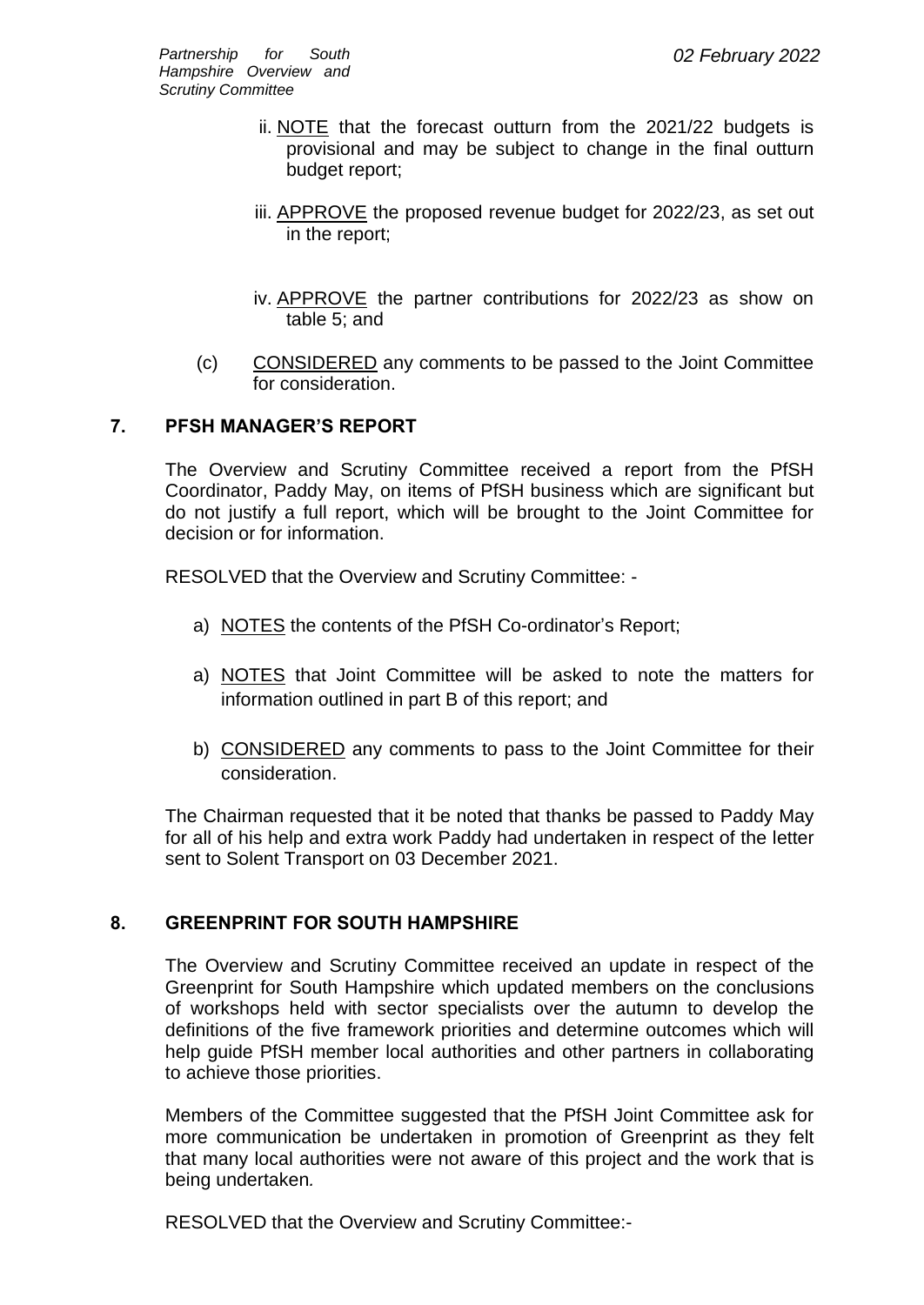- a) NOTES the contents of this report;
- b) NOTES that the Joint Committee will be asked to:
	- i. NOTE the progress on developing the Greenprint for South Hampshire;
	- ii. CONFIRM that it is content with the expanded definitions of the five priorities (at Appendix 1);
	- iii. AGREE in principle the ten outcomes which are proposed as a basis for developing a PfSH-wide approach to a green recovery (at Appendix 3);
	- iv. AGREE that local authority officers and others from partner organisations work together to develop an action plan to achieve the agreed outcomes; and
- c) suggested that the PfSH Joint Committee ask for more communication be undertaken in promotion of Greenprint, and other PfSH work, as they felt that many local authorities were not aware of this project and the work that is being undertaken.

# **9. SOLENT WADERS AND BRENT GOOSE STRATEGY**

The Overview and Scrutiny Committee received a summary report by Deborah Whitfield from the Hampshire and Isle of Wight Wildlife Trust which is seeking agreement to the continuation of PfSH support for the Solent Waders and Brent Goose Strategy (SW&BGS) and commit to an annual contribution towards the cost of an officer post that will facilitate the delivery of that Strategy.

The Strategy aims to identify, conserve and enhance sites that functionally support the Special Protection Areas (SPAs) of the Solent sub-region, and advise on mitigation for unavoidable impacts. This proposal is aligned to, and complements, the work of the Bird Aware Solent and seeks to benefit local planning authorities by monitoring the impact of development on SPAs.

The Committee requested that the PfSH Joint Committee be informed of their support for the 14K funding contribution towards the creation of an officer post that will improve communications, access to mapping and data, and help with identifying suitable low-use site mitigation projects.

RESOLVED that the Overview & Scrutiny Committee:-

- a) NOTE the content of this report;
- b) NOTE that Joint Committee will be asked to:
	- (i) FORMALLY ACKNOWLEDGE the Solent Waders and Brent Goose Strategy 2020 and Mitigation Guidance 2018 (appendix A) as key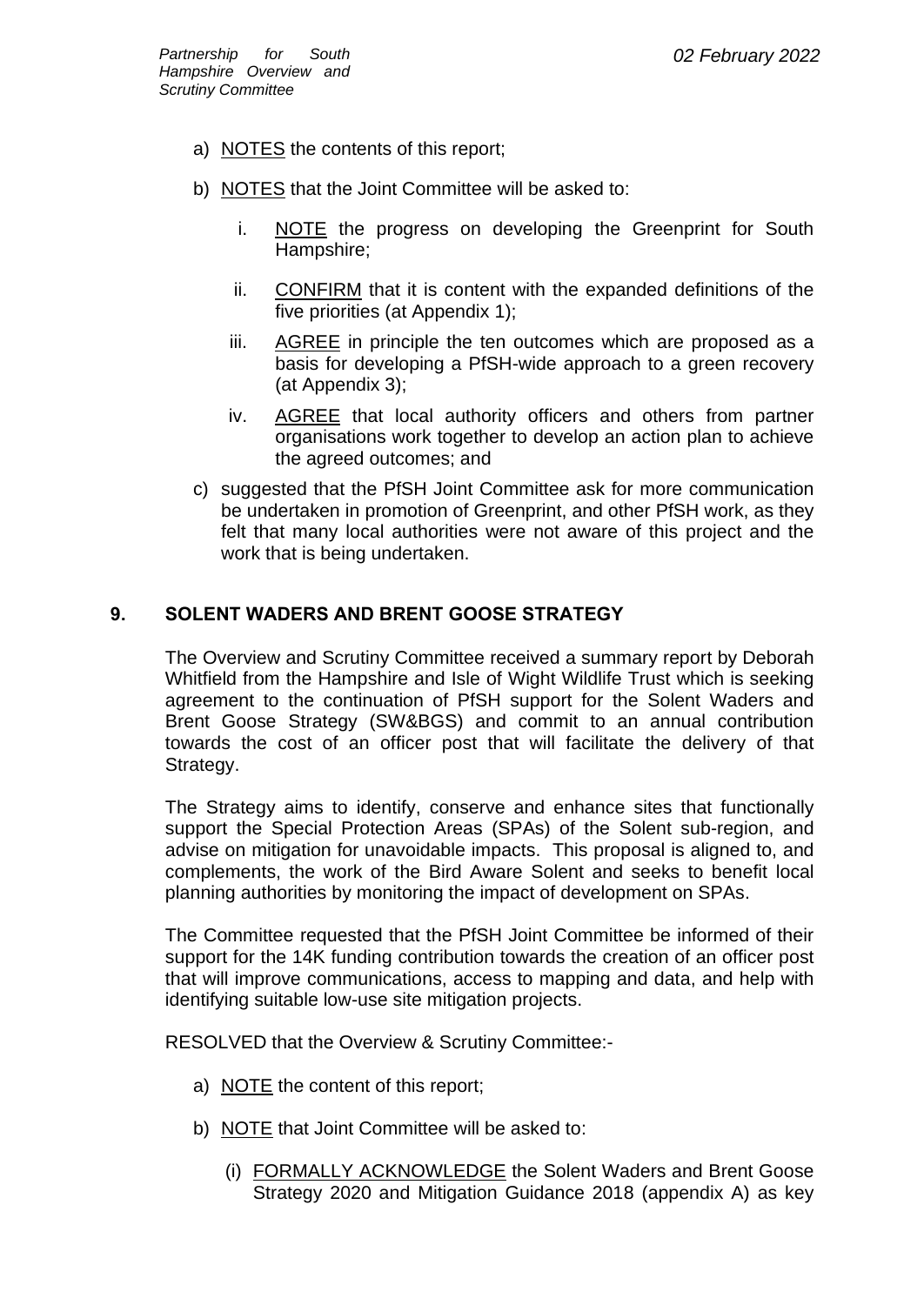reference documents for policy and decision making by PfSH and its partners as appropriate;

- (ii) AGREE Solent Waders and Brent Goose Steering Group's request for annual PfSH funding of £14k. The funding will be a contribution to an officer post commencing April 2022 that will improve communications, access to mapping and data, and help with identifying suitable low-use site mitigation projects;
- (iii) AGREE how the cost of a PfSH contribution to the SW&BGS officer role should be apportioned among the PfSH local authorities; and
- c) requested that the PfSH Joint Committee be informed of their support for the 14K funding contribution towards the creation of an officer post that will improve communications, access to mapping and data, and help with identifying suitable low-use site mitigation projects**.**

# **10. NUTRIENT MITIGATION**

The Overview and Scrutiny Committee received a report from the PfSH Strategic Environmental Planning Officer, Simon Kennedy giving an update on nutrient neutrality in the Solent, specifically to identify the key findings of the work of the Strategic Environmental Planning Officer (SEPO) as well as an update on the report which was previously presented to the Committee on 27 July 2021.

RESOLVED that the Overview & Scrutiny Committee:-

- a) NOTE the contents of this report;
- b) NOTE that the Joint Committee will be asked to NOTE the content of the update; and
- c) CONSIDERED any comments to pass to the Joint Committee for consideration.

# **11. CULTURAL, CREATIVE INDUSTRIES AND BUILT ENVIRONMENT**

The Overview and Scrutiny Committee received a report from Charles Freeman, Cultural, Creative Industries and Built Environment Lead for PfSH which outlined working future arrangements for the PfSH culture, creative industries and built environment panel.

RESOLVED that the Overview and Scrutiny Committee:

- a) NOTES the contents of the Future Operation of the Culture, Creative Industries and Built Environment Panel report;
- b) NOTES that the Joint Committee will be asked to: